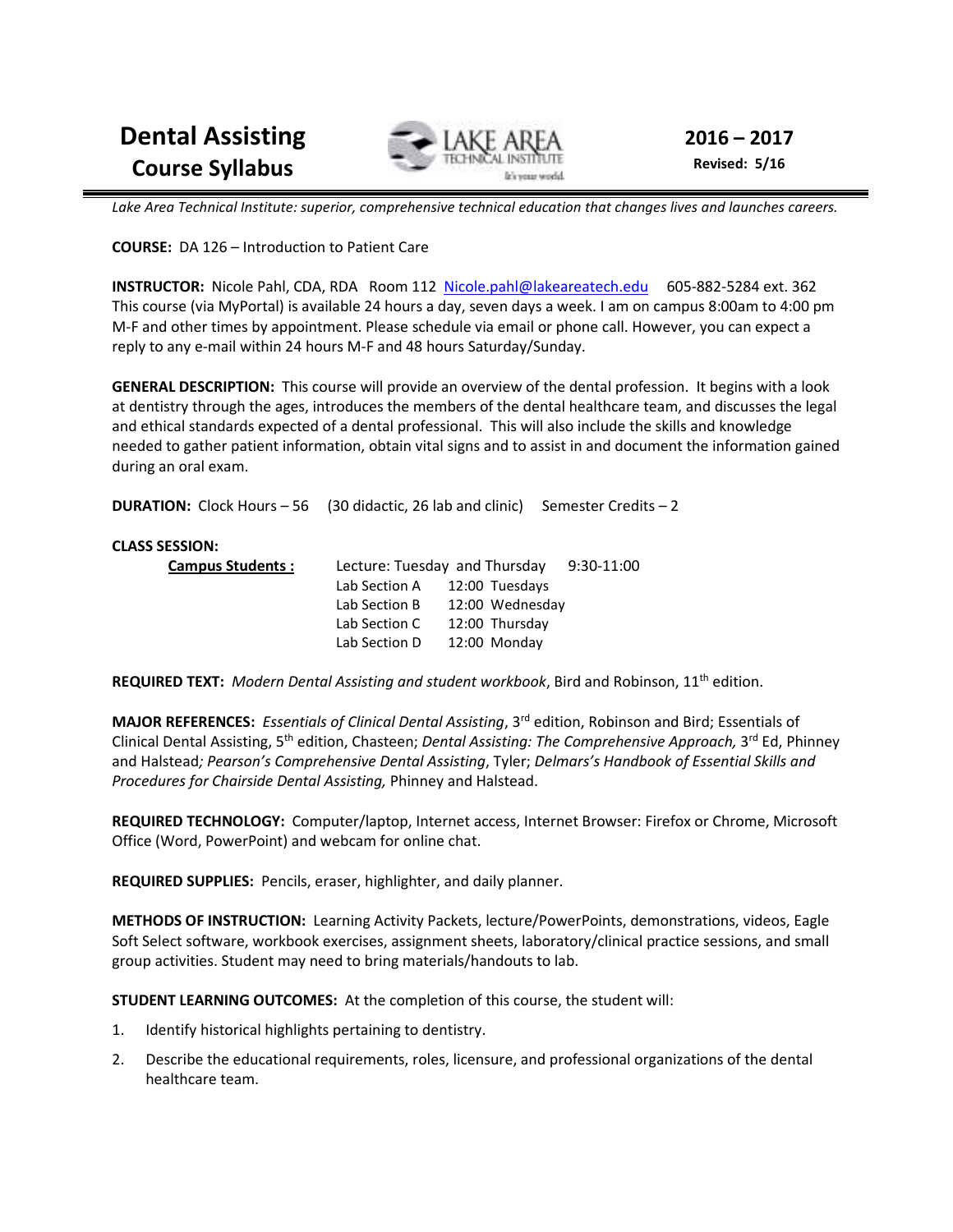- 3. Differentiate between the ethical and legal behavior of the dental health team.
- 4. Identify risk management techniques necessary to prevent legal entanglements.
- 5. Identify the components of the patient record and the importance of each.
- 6. Explain the HIPAA regulations regarding patient care.
- 7. Measure and record vital signs.
- 8. Describe assisting to an oral exam.
- 9. Explain the requirements of a complete diagnosis and treatment plan.
- 10. Chart and document on patient records.
- 11. Prepare for the Chairside Assisting component of the Dental Assisting National Board exam.

| UNITS OF INSTRUCTION/TOPICS INCLUDED |                                                                   | <b>Didactic</b><br><b>Hours</b> | Lab<br><b>Hours</b> | <b>Clinic</b><br><b>Hours</b> |
|--------------------------------------|-------------------------------------------------------------------|---------------------------------|---------------------|-------------------------------|
| 1261                                 | Describe the history of dentistry and the dental healthcare team. | 4                               | 2                   |                               |
| 1262                                 | Identify ethical and legal conduct.                               | 12                              |                     |                               |
|                                      | a. Dental ethics                                                  |                                 |                     |                               |
|                                      | Legal aspects of dentistry<br>b.                                  |                                 |                     |                               |
| 1263                                 | Describe the patient record.                                      | 6                               | $\mathcal{P}$       |                               |
| 1264                                 | Measure vital signs.                                              | 2                               |                     |                               |
|                                      | a. Obtain vital signs                                             |                                 |                     | 6                             |
| 1265                                 | Describe complete diagnosis and treatment planning.               | 6                               | 16                  |                               |
|                                      | Total                                                             | 30                              | 20                  |                               |

**ATTENDANCE:** Consistent with department policy, a student may miss six hours of any one class during the semester. Upon missing the seventh hour, a drop slip will be filled out and submitted to the registrar. Within three days of being dropped, the student may appeal by filling out an appeal form with the registrar. The registrar will then set up a meeting with the student and the instructor. The appeal will be considered and a decision reached on an individual basis. Absences can seriously affect grades. *Students are responsible for all information missed while absent from class.* This includes any changes to the schedule that might occur. When a student is 10 minutes late for class, it is an automatic absence.

**EVALUATION CRITERIA:** Written and/or practical exams will be given after each unit of instruction. The final grade will be calculated by adding total points achieved and dividing by the number of points possible. The student must achieve a minimum 80% cumulative average at the completion of the course.

**GRADING SCALE:** 94% - 100% = A  $87%$  - 93% = B  $86%$  - 80% = C 79% or below = Failing

**GRADING POLICIES:** Tests not taken on the scheduled test day will be assessed a 10% late penalty unless other arrangements have been made *prior* to test day. If you are absent the day of a test, the late penalty will be assessed and that test must be taken within **2 days** or a score of zero will be awarded. *Note: This test may NOT be the same test given in class.*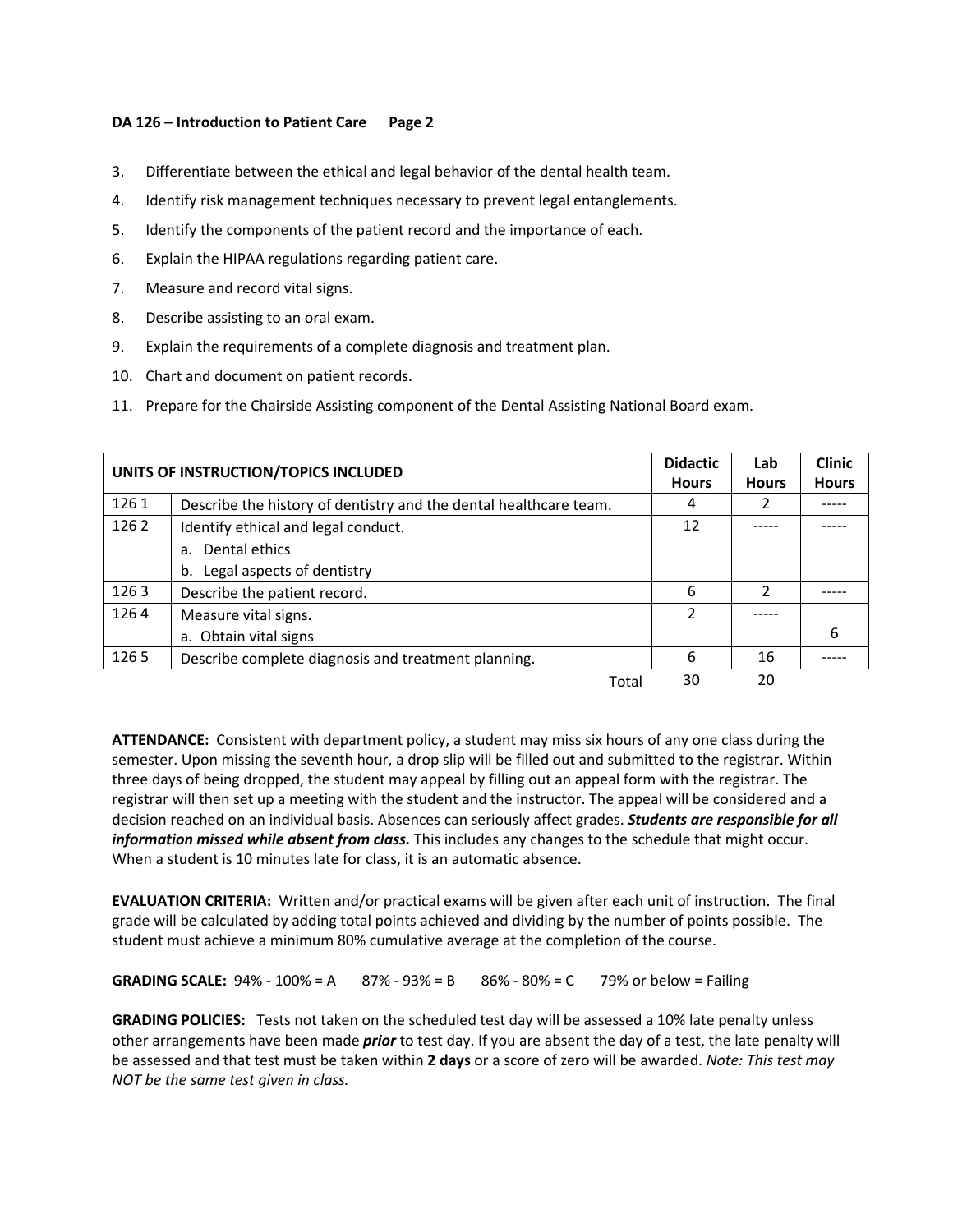To obtain full credit for a missed test, the following conditions must be met:

- 1. You contact the course instructor prior to the beginning of class. *AND*
- 2. You have a legitimate excuse that you can document. Examples: serious illness (requires a doctor's note), funeral (accompanied by the memorial pamphlet from the funeral), automobile accident (documentation necessary), severe weather, and program-related activity (requires documentation).

Points are awarded for assignments completed. Assignments/tests are due on the date specified unless an extenuating circumstance has been approved by the instructor. Late assignments will not be accepted unless due to extenuating circumstances and will be penalized by 10%.

# **ADDITIONAL COURSE INFORMATION:**

*for online and on-campus students* 

- 1. It is expected that students will spend 2 hours per credit hour outside of class time for each course. For example, for a 3 credit course you can expect to spend 3 hours working with the concepts presented (for on-campus students this would be the time you attend class) plus 6 additional hours per week (2 hours x 3 credits) completing assigned homework and projects as well as studying for tests.
- 2. Laptops are LATI property during class and will be used for academic purposes only. Social networking is distracting to those around you. Please be courteous during classroom instructional time (lecture and other class activities).
- 3. Cellphones and other mobile devices (iPods) are to be turned off and put away unless being used for classroom activities (as specified by your instructor). Any texting during class will not be allowed. Please inform the instructor if there is an emergency call expected. No cell phones should be on or visible during exams.
- 4. The instructor has the right to alter the syllabus and assignments during the course. Any changes will be announced.
- 5. Personal responsibility is expected of all students. You are responsible for knowing the material as well as meeting all due dates. It is suggested that each student develop a method for keeping track of due dates.
- 6. Professional behavior is expected in class and on-campus at all times. Professionalism in the classroom and in the workplace are vital to your success. Unprofessional behavior including, but not limited to, swearing, cheating, making rude comments or gestures, showing disrespect, and talking during instructional time will not be tolerated.
- 7. Excellent communication is a vital tool to success in the classroom and workplace. This communication includes in-person and email as well as any other methods utilized by your instructor. The course (via My Portal) is available 24 hours a day, seven days a week. Your instructor is available 8:00 am to 4:00 pm M-F and by appointment. However, you can expect a reply to any e-mail within 24 hours M-F and 48 hours Saturday/Sunday. *It is expected that you will check your LATI email at least 5 days a week* to ensure you are receiving up to date information. As your instructor, I am here to assist you. If I do not know you have questions or are struggling, I am not able to help. Please feel free to call, stop by my office, or send an email if you have any questions or need assistance.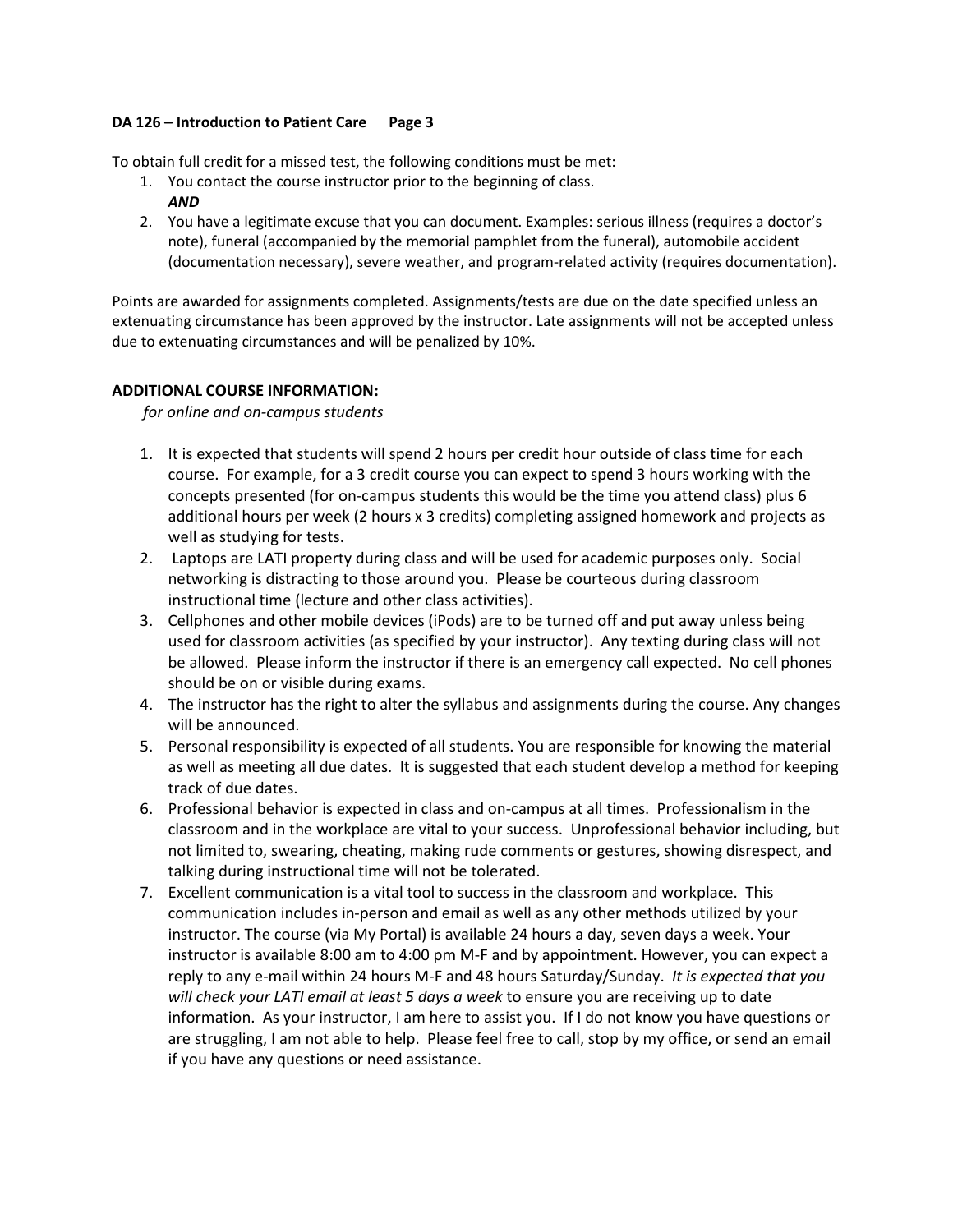# *Communication guidelines for email:*

- When emailing, always use LATI's email system for communicating with your instructor.
- Include a subject line to let me know what the message is about.
- Please include a salutation (Hi) and a closing (thank you, sincerely,)
- Clearly describe your question or information you would like to share.
- Use complete sentences including capital letters and punctuation. Email (in an academic and workplace setting) should follow a professional format; it is not the same as texting or sending a quick reply to a close friend.

# *Professional Online Etiquette:*

- **Be aware of how you communicate via e-mail or in the forum so your message is not misinterpreted.** Communication between humans is approximately 90 percent body language, 8 percent tone of voice, and 2 percent spoken words. With e-mail, 98 percent of the communication's context is no longer in play.
- **Avoid language that may come across as strong or offensive.** Language can be easily misinterpreted in written communication. Humor and sarcasm may easily be misinterpreted in online platforms, so try to be as matter-of-fact and professional as possible. No inappropriate, offensive, or profane language.
- **Review, review, then send.** There's no taking back a comment that has already been sent, so it is important to double-check all writing to make sure that it clearly conveys the exact intended message.
- **An online classroom is still a classroom.** Though the courses may be online, appropriate classroom behavior is still mandatory. Respect for fellow classmates and the instructors is as important as ever.
- **Proofread posts and messages.** Make sure you are communicating your points as clearly as possible in the forums and other communications. The accurate grammar and spelling of a message is vital. If your audience cannot decode misspelled words or poorly constructed sentences, you are not communicating. It is a good practice to compose, review, and check your comments in Word before posting them.
- **8.** Without my permission, you do not have the authority to record any of my class, its class members, or any content expressed here.

**ACADEMIC HONESTY STUDENTS' RESPONSIBILITIES:** Students are responsible for their own behaviors and are expected to maintain stated standards of academic honesty. Students share the responsibility with the faculty for maintaining an environment that supports academic honesty and discourages plagiarism or cheating.

**FACULTY AND ADMINISTRATOR RESPONSIBILITIES:** Faculty are responsible for creating a classroom and testing environment that discourages cheating, confronts suspected violators and insures fair treatment of all students. Administrators also share the responsibility for developing an environment that discourages academic dishonesty.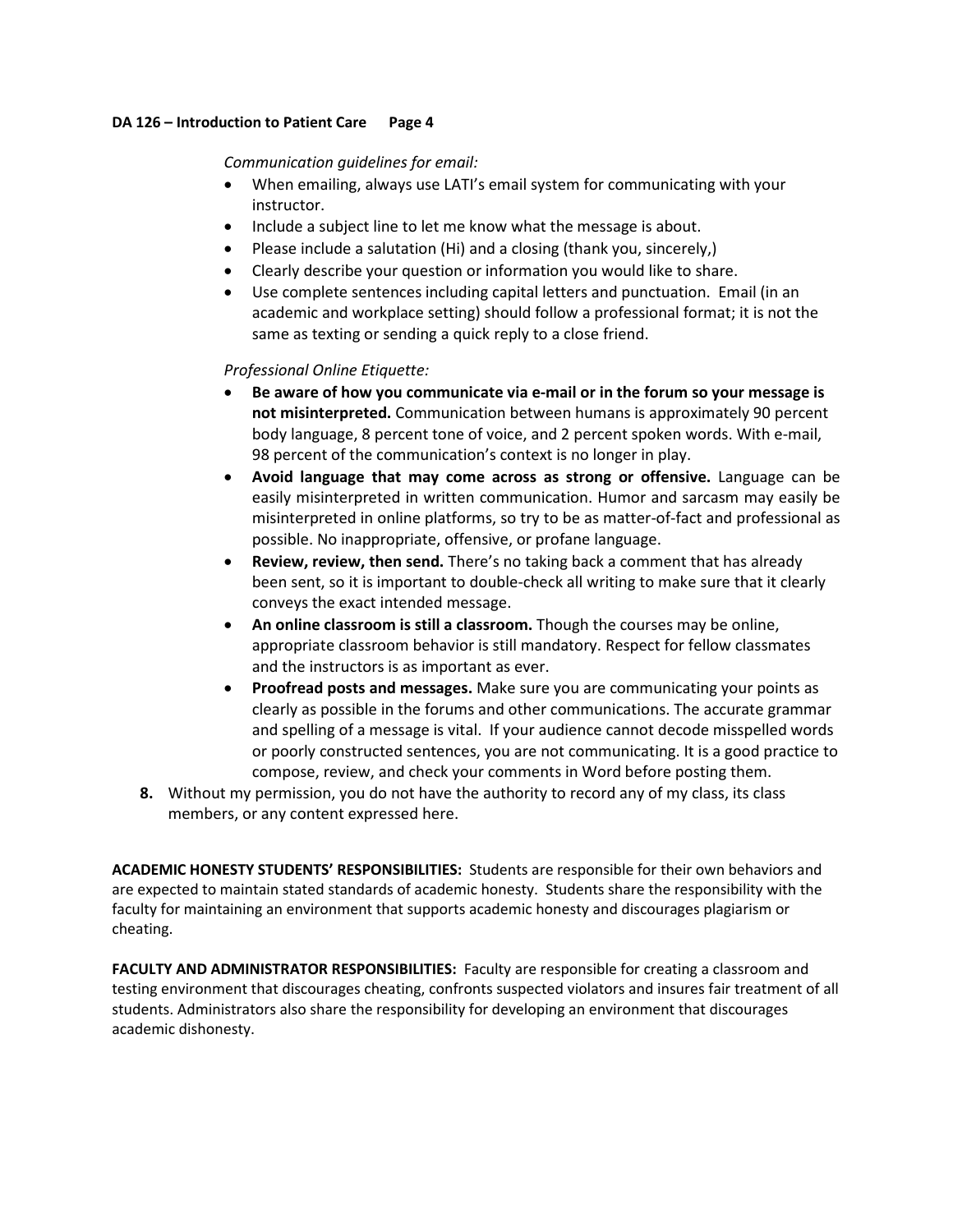#### **ACADEMIC DISHONESTY: The following activities are considered to be academically dishonest:**

- Failing to report observed instances of academic dishonesty.
- Plagiarism, defined as representing as one's own, the ideas, writings, or other intellectual properties of others, including other students; any material taken verbatim from the work of others must be placed in quotation marks and a reference cited. Paraphrased content must have appropriate attribution. Consult this website for more information about plagiarism: http://www.plagiarism.org/plagiarism-101/overview/
- Collaboration on assignments unless it is clearly permitted per the syllabus/instructor.
- Falsifying academic records.
- Bribing faculty to improve academic scores or grades.
- Acquiring an exam during the preparation, duplication, storage, or prior to testing date.
- Removing or acquiring secured exams after administration.
- Copying answers from another student's examination.
- Taking a crib sheet or other form of prepared answers/notes into an examination when not permitted by the instructor.
- Leaving the examination and returning without permission.
- Taking an examination for someone else, preparing and submitting an assignment for someone else, or sign-in for class for someone else.
- Receiving, retaining, and/or using materials obtained in a manner that is defined as academically dishonest.
- Using signals or otherwise communicating (e.g. text messaging) during an examination to share answers with or from another student.
- Continuing to answer test items beyond the prescribed exam time limit.
- Falsifying reasons for excused absences from examinations.
- Taking examinations at times other than the one to which you have been assigned in order to obtain more preparation time.

# **If a student is participating in academic dishonesty and is caught, he/she may be dismissed from the course.**

**RECORDING STATEMENT:** Without permission, students do not have the authority to record **any** of the dental assisting classes, its class members, or any expressed content.

**INSTRUCTOR RIGHTS STATEMENT:** The instructor has the right to change any and all material on this syllabus at any time.